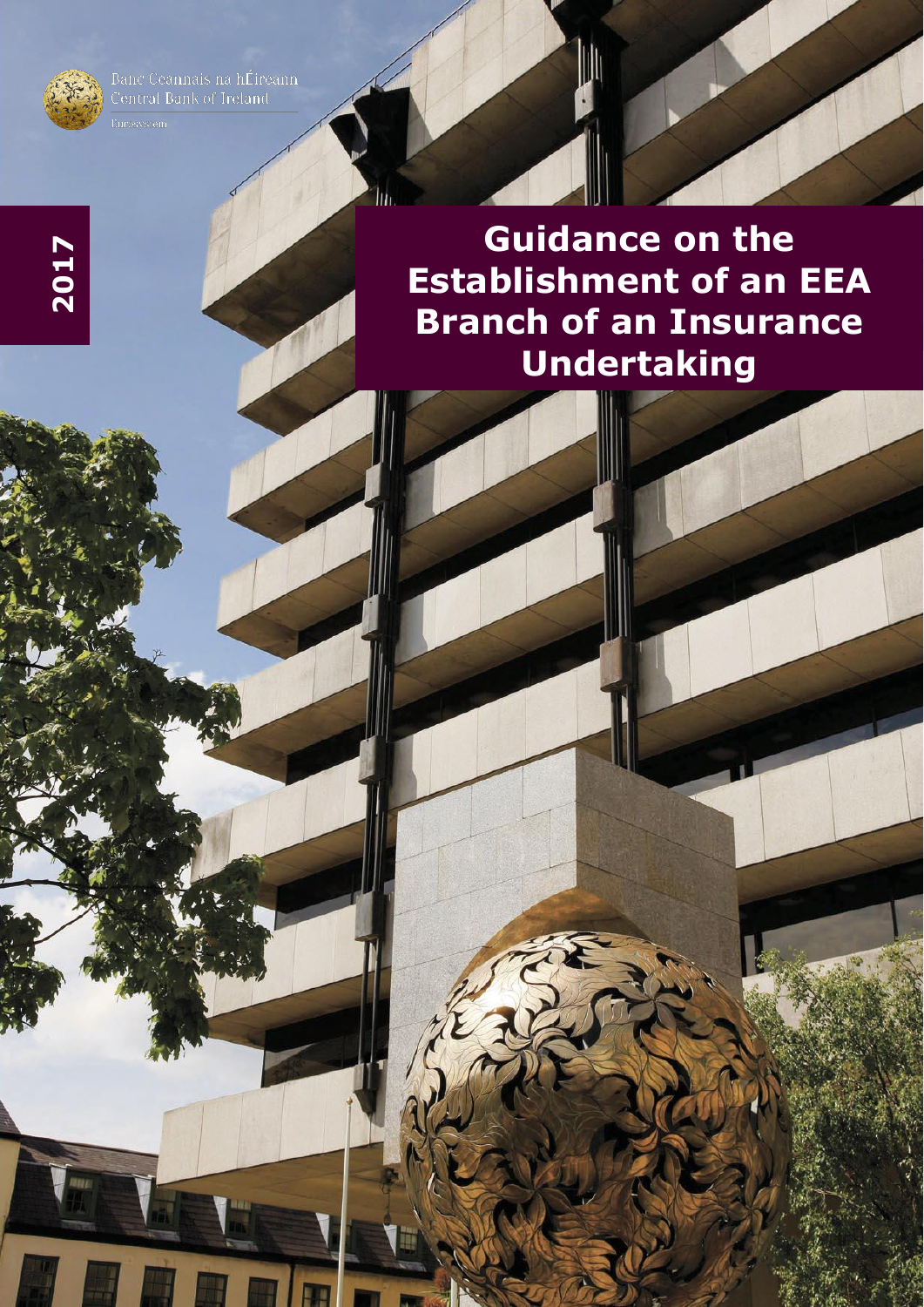# **Contents**

| 2. Notifying the Central Bank of the Proposal to Establish a Branch 4  |  |  |
|------------------------------------------------------------------------|--|--|
|                                                                        |  |  |
|                                                                        |  |  |
|                                                                        |  |  |
| General checklist for the establishment of a branch in the State by an |  |  |
|                                                                        |  |  |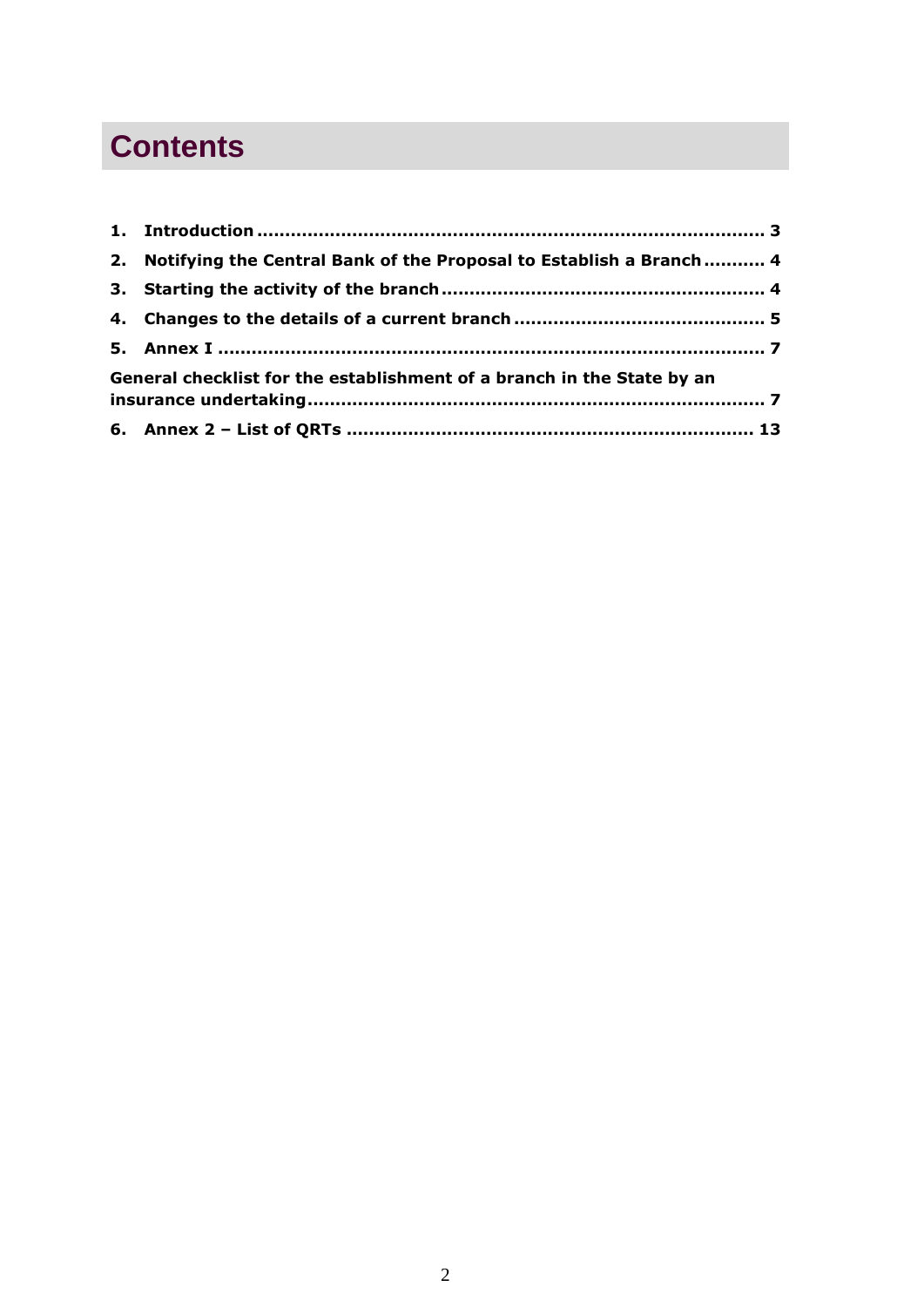# <span id="page-2-0"></span>**1. Introduction**

<u>.</u>

This document provides guidance in relation to the requirements of the Central Bank of Ireland (the "Central Bank") for the establishment of a branch of an insurance undertaking in an EEA State. It does not constitute legal advice nor does it seek to interpret relevant legislation.

An insurance undertaking authorised in a European Economic Area (EEA) Member State is entitled to carry on business in any other EEA Member State. The business can be conducted in two ways – if the undertaking;

- Establishes a branch operation and conducts business on a 'freedom of establishment' basis;
- Writes business from the Home State to the Host State on a 'freedom of services' basis.

The Central Bank is also responsible for notifying other EEA Member States of an Irish undertaking's intention to operate in their jurisdiction.

The provisions relating to the right of establishment and the freedom to provide services are set out in Part 11 of the European Union (Insurance and Reinsurance) Regulations 2015 ("the Regulations").

This document should be read in conjunction with the Regulations and the EIOPA Board of Supervisor's decision on the collaboration of the insurance supervisory authorities<sup>1</sup> ("Revised General Protocol"). The Revised General Protocol sets out the framework for collaboration and cooperation between Home and Host National Supervisory Authorities (NSAs). This was agreed by the Board of Supervisors of the European Insurance and Occupational Pensions Authority early in 2017 and comes into force on 1 May 2017.

In addition to the information set out in the checklist in Annex I of this document, the Central Bank may request supplementary information in order to assist in the process of reviewing the branch establishment application.

An Irish authorised undertaking wishing to notify the Central Bank of their intention to provide services on a freedom of establishment basis into

<sup>1</sup> [EIOPA Board of Supervisors decision on the collaboration of the insurance supervisory authorities](https://eiopa.europa.eu/Publications/Protocols/EIOPA-BoS-17-014%20Annex%20Decision%20on%20the%20collaboration%20of%20the%20insurance%20supervisory%20authorities.pdf)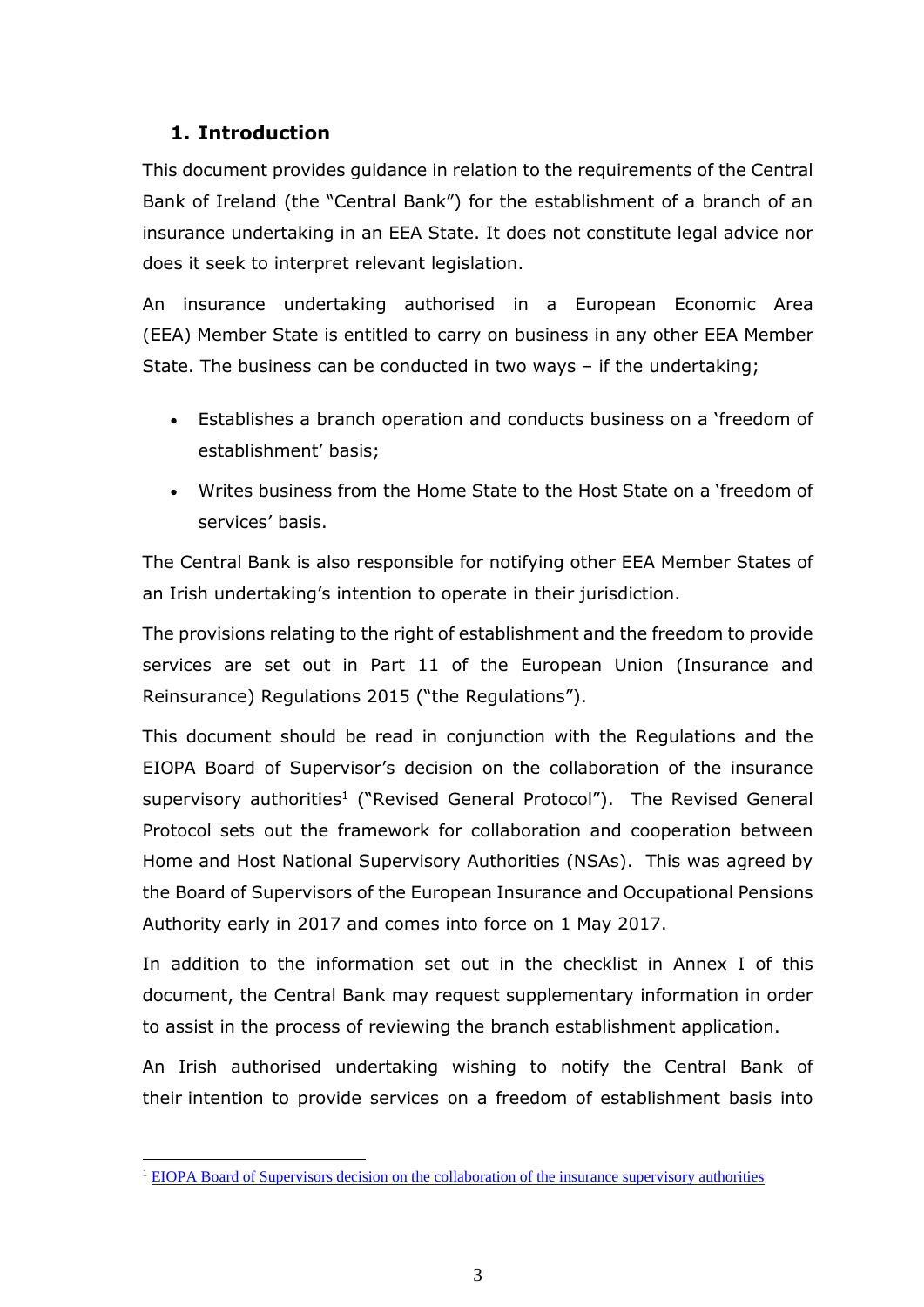more than one EEA state must submit a single notification covering all proposed EEA states. Undertakings should ensure that the relevant information for each EEA state is clearly identifiable with separate applications for each proposed branch.

# <span id="page-3-0"></span>**2. Notifying the Central Bank of the Proposal to Establish a Branch**

Upon receipt of the notification of an undertaking's intention to establish a branch in another EEA state, the Central Bank will review and assess the completeness and accuracy of the information provided.

If the information is incomplete or if further information is required, the Central Bank will follow up with the applicant as appropriate. Within three months of receiving the completed application from the undertaking, the Central Bank shall communicate the information to the Host NSA and shall inform the undertaking that it has done so. <sup>2</sup> The Central Bank shall also furnish a certificate of Solvency to the Host NSA confirming that the Solvency Capital Requirement and the Minimum Capital Requirement are covered by the undertaking.<sup>3</sup>

### <span id="page-3-1"></span>**3. Starting the activity of the branch**

In accordance with Regulation 155(5) and 157(1) and (2), the branch may commence activity at the earlier of either of the following:

- the date upon which the Home NSA has received the communication set out in Regulation 154(2) and pursuant to paragraph 3.1.2.1 a) of the Revised General Protocol<sup>4</sup>, or
- If no such communication is received, on the expiry of the two-month period from the date when the Host NSA received the notification from the Home NSA.

 $\overline{a}$ 

<sup>&</sup>lt;sup>2</sup> Regulation 155 (1) of the European Union (Insurance and Reinsurance) Regulations 2015.

<sup>&</sup>lt;sup>3</sup> Annex 1 i[n Decision on the collaboration of the insurance supervisory authorities](https://eiopa.europa.eu/Publications/Protocols/EIOPA-BoS-17-014%20Annex%20Decision%20on%20the%20collaboration%20of%20the%20insurance%20supervisory%20authorities.pdf)

<sup>4</sup> EIOPA BoS Decision on the collaboration of the insurance supervisory authorities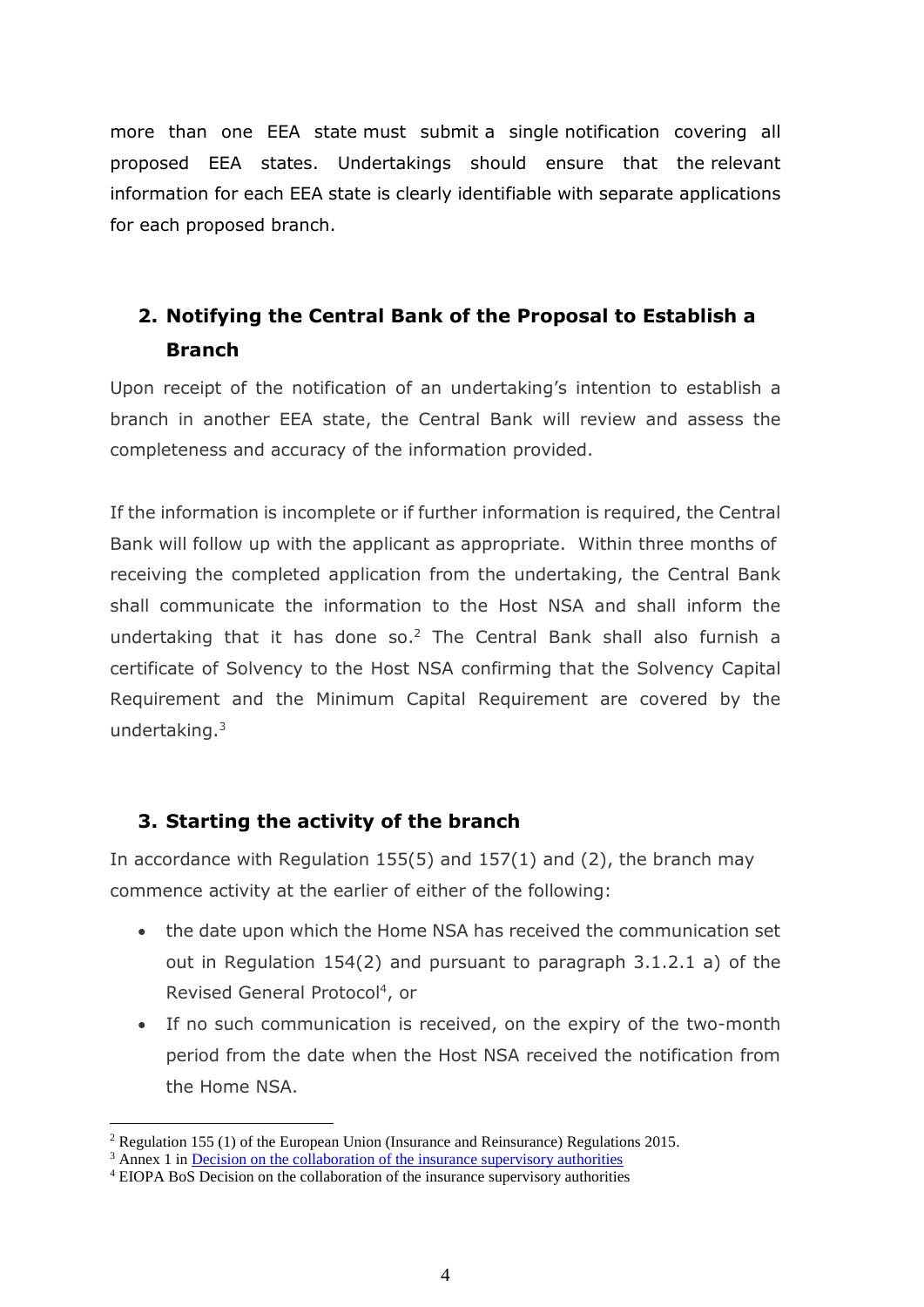# <span id="page-4-0"></span>**4. Changes to the details of a current branch**

If there are changes in any of the particulars set out in Regulation 154 (2) of the Regulations; for example, changes to the scheme of operations, the insurance undertaking shall give written notice of the change to the Home NSA and the Host NSA at least one month before making the change. This is to allow sufficient time for the relevant NSAs to fulfill their respective obligations under Article 146 of the Solvency II Directive.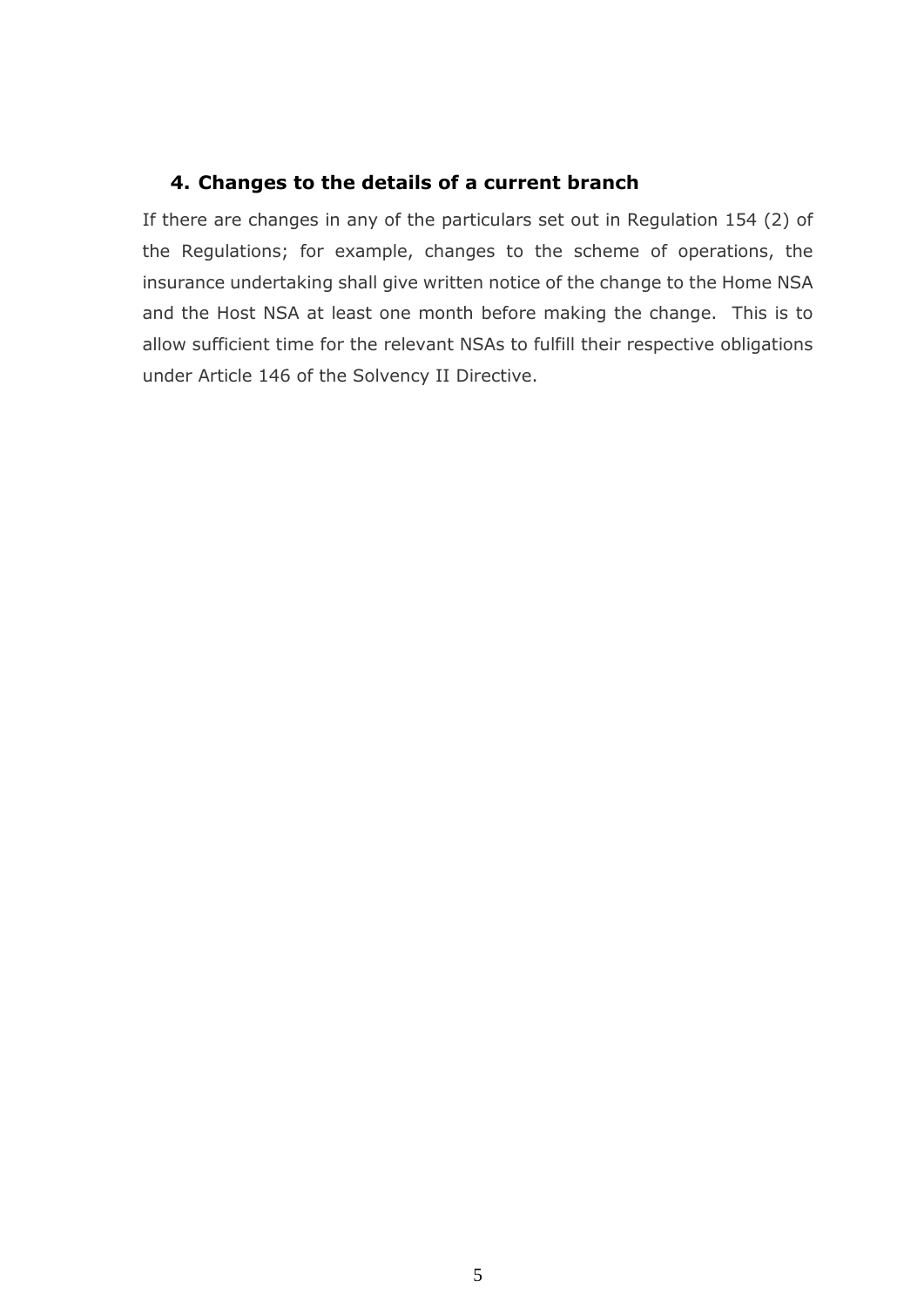### **Annex I – Checklist for the Establishment of an EEA Branch of an Insurance Undertaking**

 $\square$  Complete all sections of the relevant checklist.

 $\Box$  Insert the relevant section number, from the application, in the column of boxes entitled 'Applicant'. (The last column is for Central Bank of Ireland use only).

Where the checklist states 'confirm' a '√' will be accepted as a confirmation.

 $\Box$  Where the required confirmation/documentation/information is not provided with/in the application, please refer to this in the covering letter indicating the planned submission date thereof. (Delays in submitting required confirmations, documentation and/or information will delay the authorisation timeframes).

 $\Box$  All documents to be submitted in English (or Irish if desired) only.

 $\Box$  Where there are references to Regulations, this means the European Union (Insurance and Reinsurance) Regulations 2015, unless otherwise specified.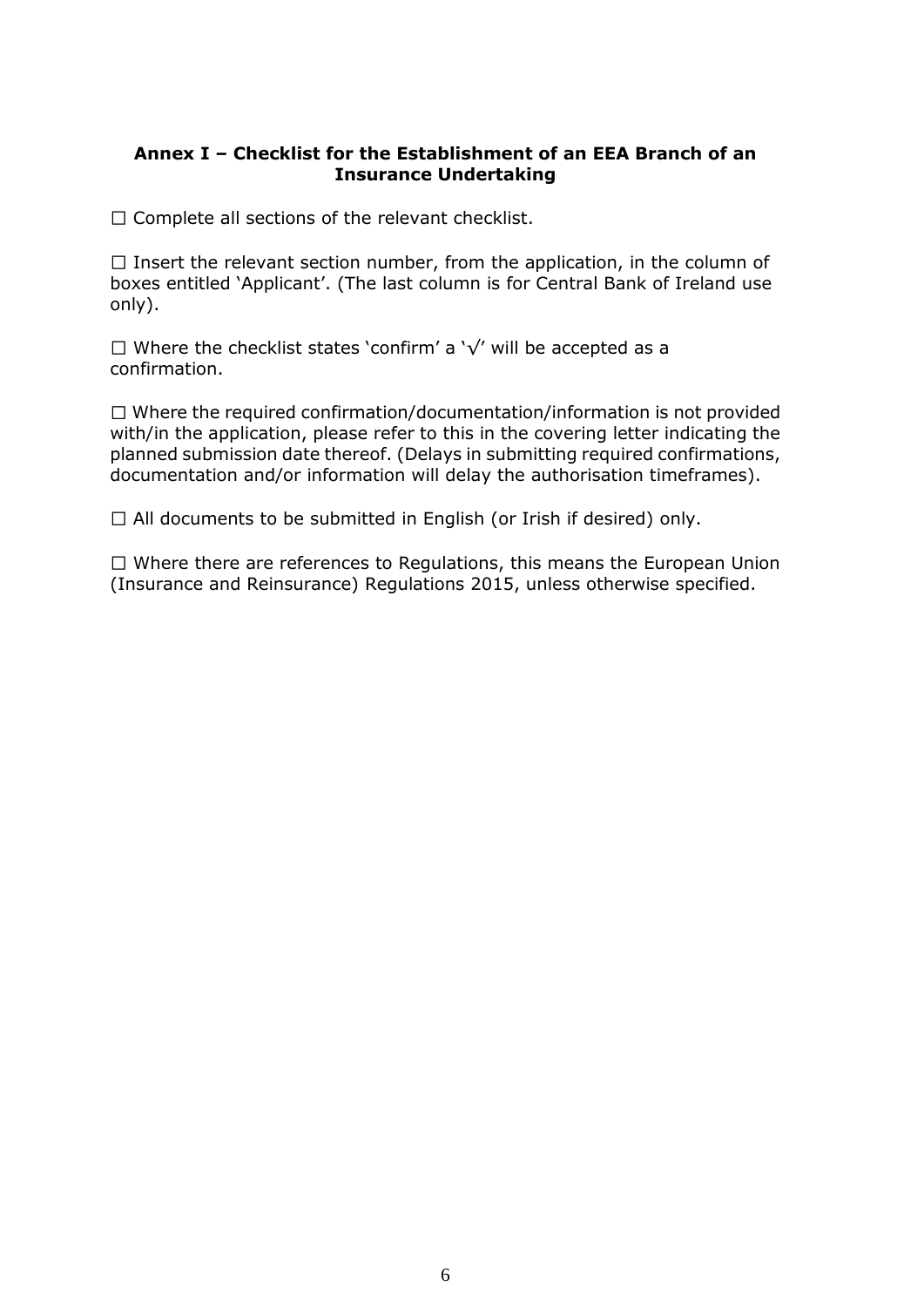### <span id="page-6-0"></span>**5. Annex I**

# <span id="page-6-1"></span>**General checklist for the establishment of a branch in an EEA State by an insurance undertaking**

| 1.0 | <b>Details of the Applicant</b>                                                                                                                                                                          | Applicant | Central<br><b>Bank</b> |
|-----|----------------------------------------------------------------------------------------------------------------------------------------------------------------------------------------------------------|-----------|------------------------|
|     |                                                                                                                                                                                                          |           |                        |
| 1.1 | Supply full name and address of the head office of<br>the insurance undertaking.                                                                                                                         |           |                        |
| 1.2 | Provide the contact details (name, address,<br>telephone and email) of an individual who will accept<br>receipt of any correspondence from the Central Bank<br>of Ireland in respect of the application. |           |                        |
| 1.3 | Provide contact details (name, address, telephone<br>and email) of professional advisors in respect of the<br>application.                                                                               |           |                        |
| 1.4 | Confirm that the Central Bank of Ireland can liaise<br>with the named professional advisors in respect of<br>the application.                                                                            |           |                        |
| 1.5 | Please indicate the EEA State(s) in which you wish to<br>establish a branch. <sup>5</sup>                                                                                                                |           |                        |
| 1.6 | Please provide the name and address of the branch<br>in the EEA State from which the Central Bank of<br>Ireland can obtain and deliver documents to.                                                     |           |                        |
| 1.7 | If the undertaking belongs to a cross-border group,<br>the name of the group supervisor, structure of the<br>group and the latest reported group solvency<br>position.                                   |           |                        |
| 1.8 | Supply the legal entity identifier (LEI) of the<br>undertaking                                                                                                                                           |           |                        |
| 2.0 | <b>Scheme of Operations</b>                                                                                                                                                                              |           |                        |
|     | Please submit the following information as part of<br>the scheme of operations;                                                                                                                          |           |                        |
| 2.1 | The nature of the risks or commitments which the<br>applicant proposes to cover.                                                                                                                         |           |                        |
|     |                                                                                                                                                                                                          |           |                        |

The intention is to establish branches in multiple Member States, please provide a separate application<br><sup>5</sup> If the intention is to establish branches in multiple Member States, please provide a separate application for each proposed branch.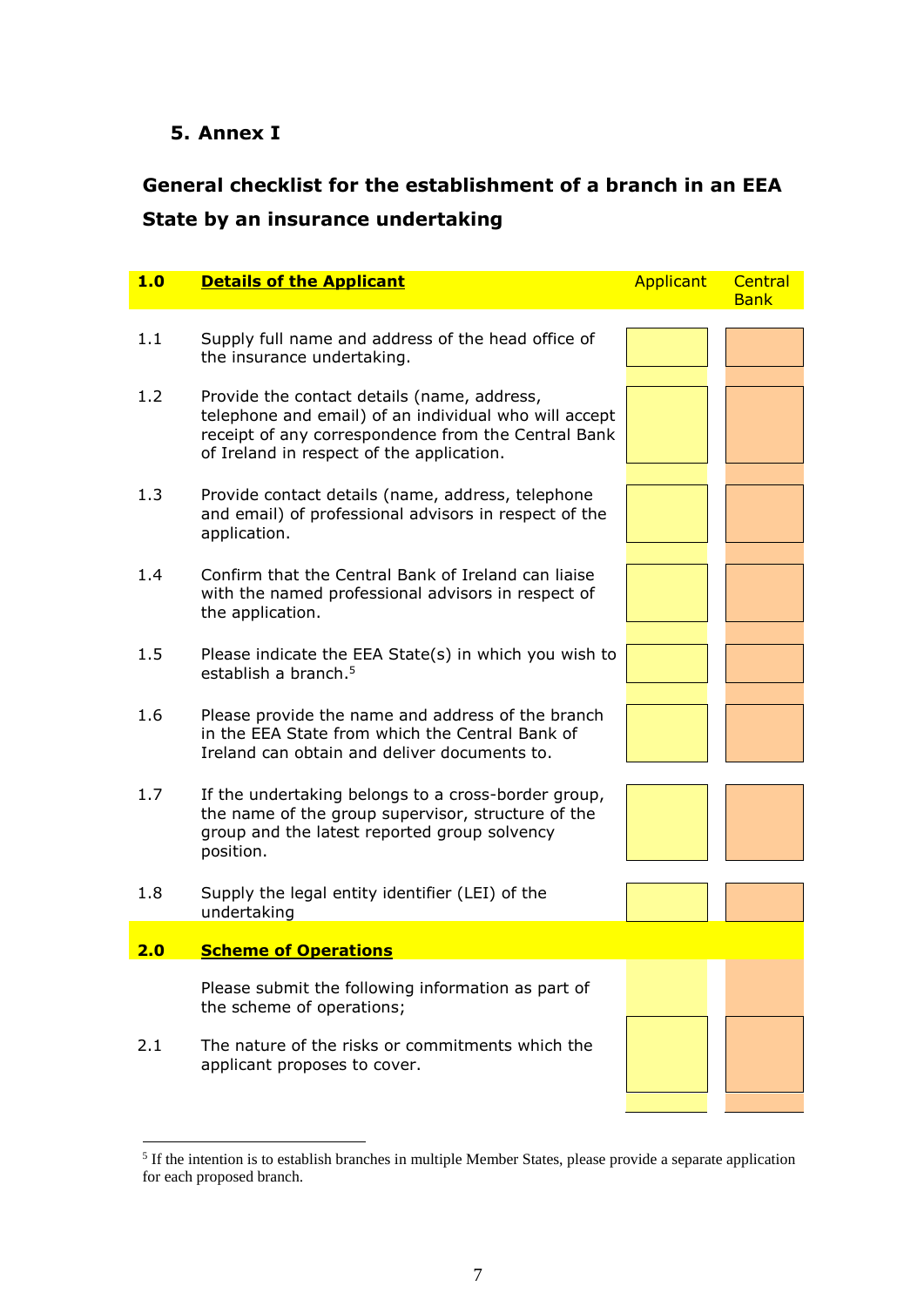- 2.2 The classes of insurance according to Schedule 1 and Schedule 2 of the European Union (Insurance and Reinsurance) Regulations 2015, into which planned business falls.
- 2.3 The guiding principles as to reinsurance and to retrocession with respect to the branch operations.
- 2.4 Cost estimates for setting up the administrative services and organisation for securing business of the branch; the financial resources set aside for this purpose and, if the risks to be covered fall within class 18 in Schedule 1 of the Regulations, the company taking over assistance services or the resources available to the insurance undertaking to provide the promised assistance;
- 2.5 If the branch intends to cover motor vehicle third party risks (class 10, not including carrier's liability), a declaration of membership or a certificate of application for membership of the national bureau and of the national guarantee fund of the Host State

### **3.0 Branch Information**

- 3.1 Please give details on the undertaking's programme of operations. Describe the particular activities that the branch will carry on and the structural organisation of the branch.
- 3.2 Set out how the branch will contribute to the overall strategy of the group.
- 3.3 Set out what the main functions of the branch will be and how these functions will interact with the head office of the undertaking.
- 3.4 Outline the interaction and the reporting lines between the branch and the head office of the undertaking.
- 3.5 Set out the organisational structure of the branch, and outline the associated resourcing and staffing of the branch.

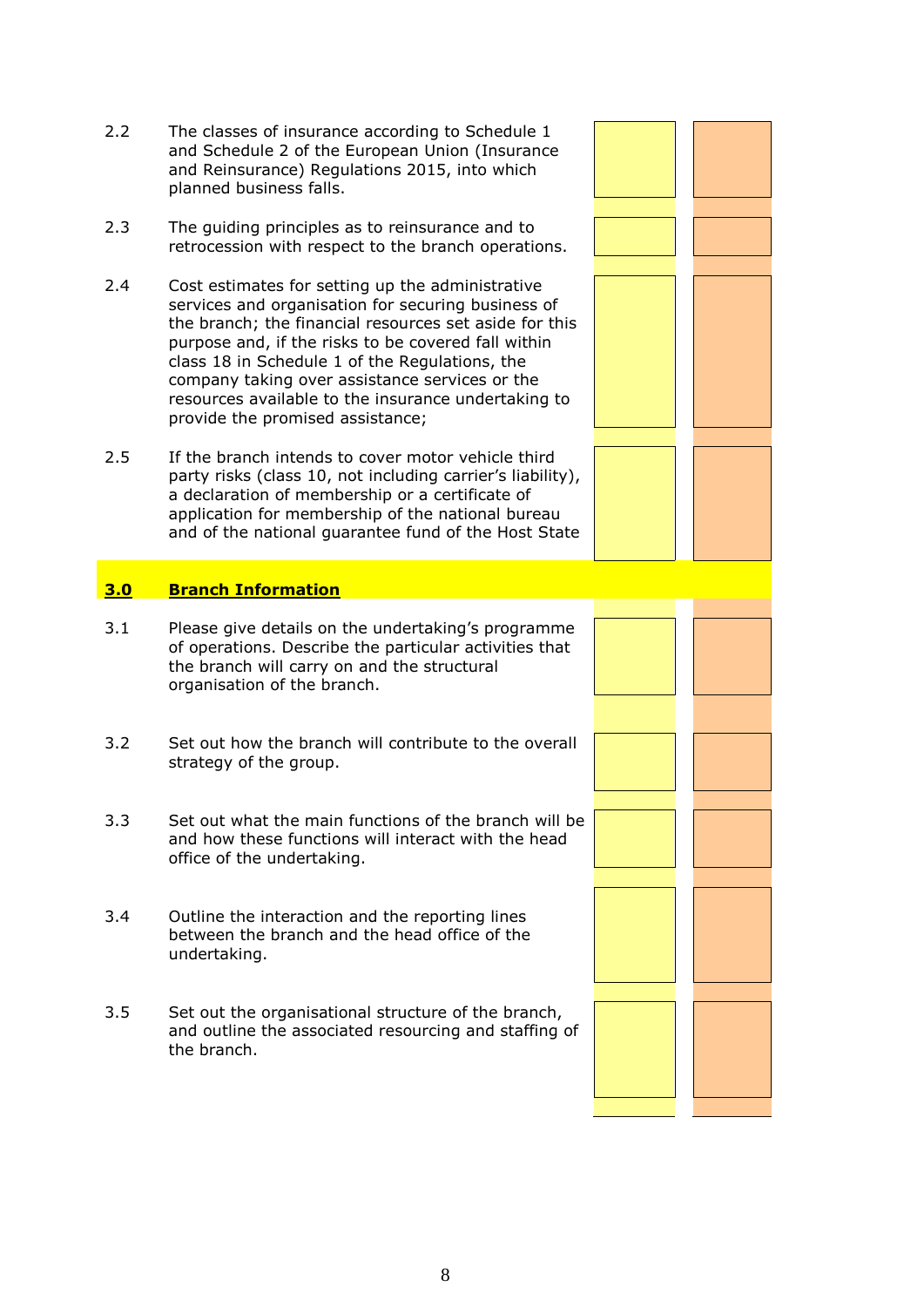| 3.6<br>3.7 | Please provide the name of the individual<br>responsible for the branch operations on a day to<br>day basis, (the Branch Manager.) <sup>6</sup><br>Confirm that an Individual Questionnaire has been<br>completed for the Branch Manager, as this is a PCF<br>role. |  |
|------------|---------------------------------------------------------------------------------------------------------------------------------------------------------------------------------------------------------------------------------------------------------------------|--|
| 4.0        | <b>Market Information</b>                                                                                                                                                                                                                                           |  |
| 4.1        | Please outline the target market for the classes of<br>business to be written.                                                                                                                                                                                      |  |
| 4.2.       | Please outline what the distribution and marketing<br>arrangements for the branch will be.                                                                                                                                                                          |  |
| 4.3        | Does the branch intend to use tied agents/managed<br>general agents?                                                                                                                                                                                                |  |
| 4.4        | Please provide an overview of the main competitors<br>in the market in which the branch intends to write<br>business.                                                                                                                                               |  |
| 5.0        | <b>Outsourcing</b>                                                                                                                                                                                                                                                  |  |
| 5.1        | Please provide full details of any proposed<br>outsourcing by the branch to related companies and<br>third parties:                                                                                                                                                 |  |
|            | Name, description and scope of the function<br>i.<br>or activity to be outsourced.                                                                                                                                                                                  |  |
|            | ii.<br>Name of the service provider.                                                                                                                                                                                                                                |  |
|            | Name of the person responsible for the<br>iii.<br>function at the service provider.                                                                                                                                                                                 |  |
|            | The scope of activities to be outsourced.<br>iv.                                                                                                                                                                                                                    |  |
|            | Measures that will be in place in respect of<br>v.<br>oversight of the outsourced activity/function.                                                                                                                                                                |  |

<u>.</u>

<sup>&</sup>lt;sup>6</sup> Please note that the role of Branch Manager of branches in other EEA countries is a pre-approval control function (PCF16) under the Central Bank of Ireland's Fitness and Probity Regime. [https://www.centralbank.ie/regulation/how-we-regulate/authorisation/fitness-probity/regulated-financial](https://www.centralbank.ie/regulation/how-we-regulate/authorisation/fitness-probity/regulated-financial-service-providers-(introduction)/completing-and-submitting-an-individual-questionnaire)[service-providers-\(introduction\)/completing-and-submitting-an-individual-questionnaire](https://www.centralbank.ie/regulation/how-we-regulate/authorisation/fitness-probity/regulated-financial-service-providers-(introduction)/completing-and-submitting-an-individual-questionnaire)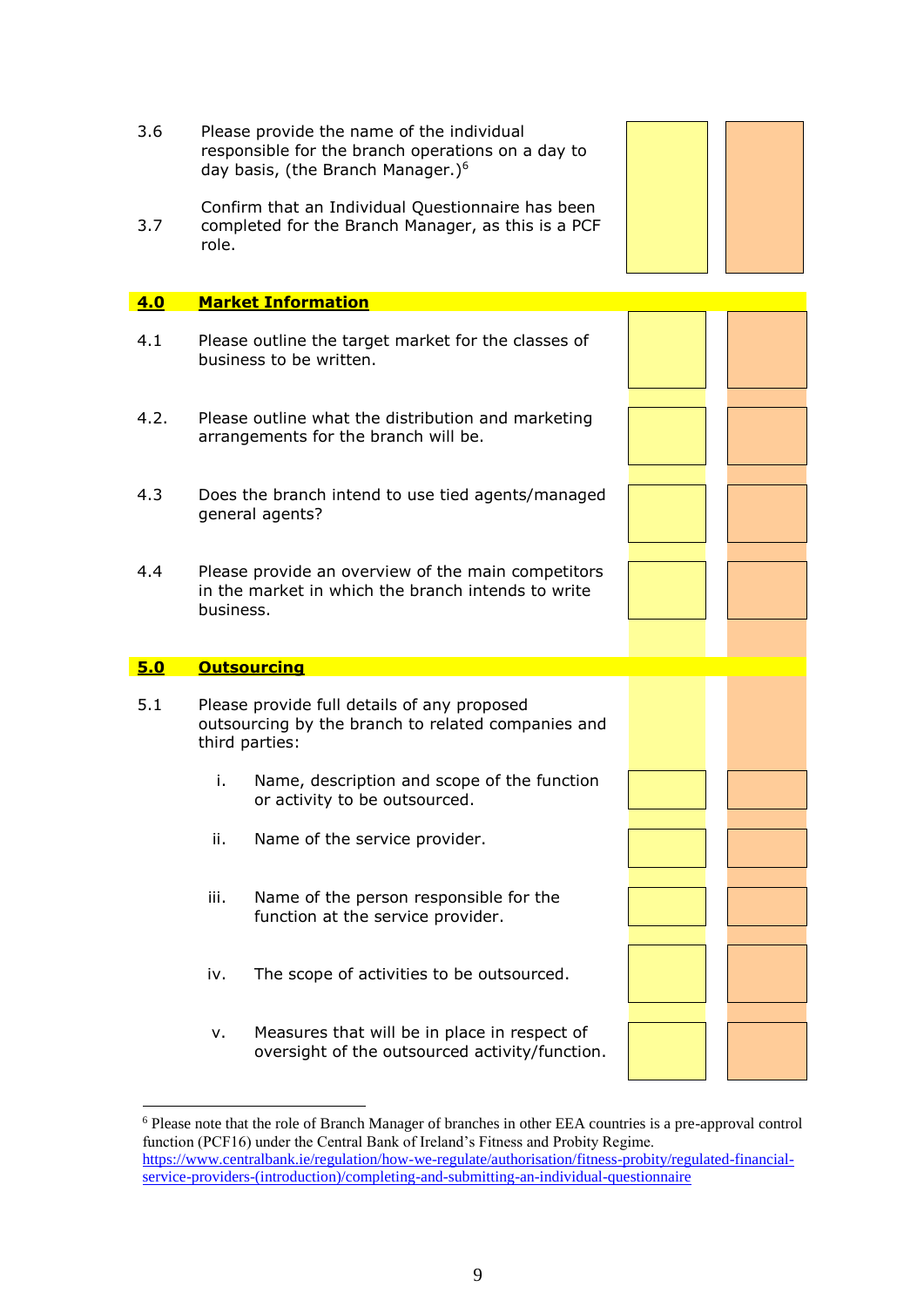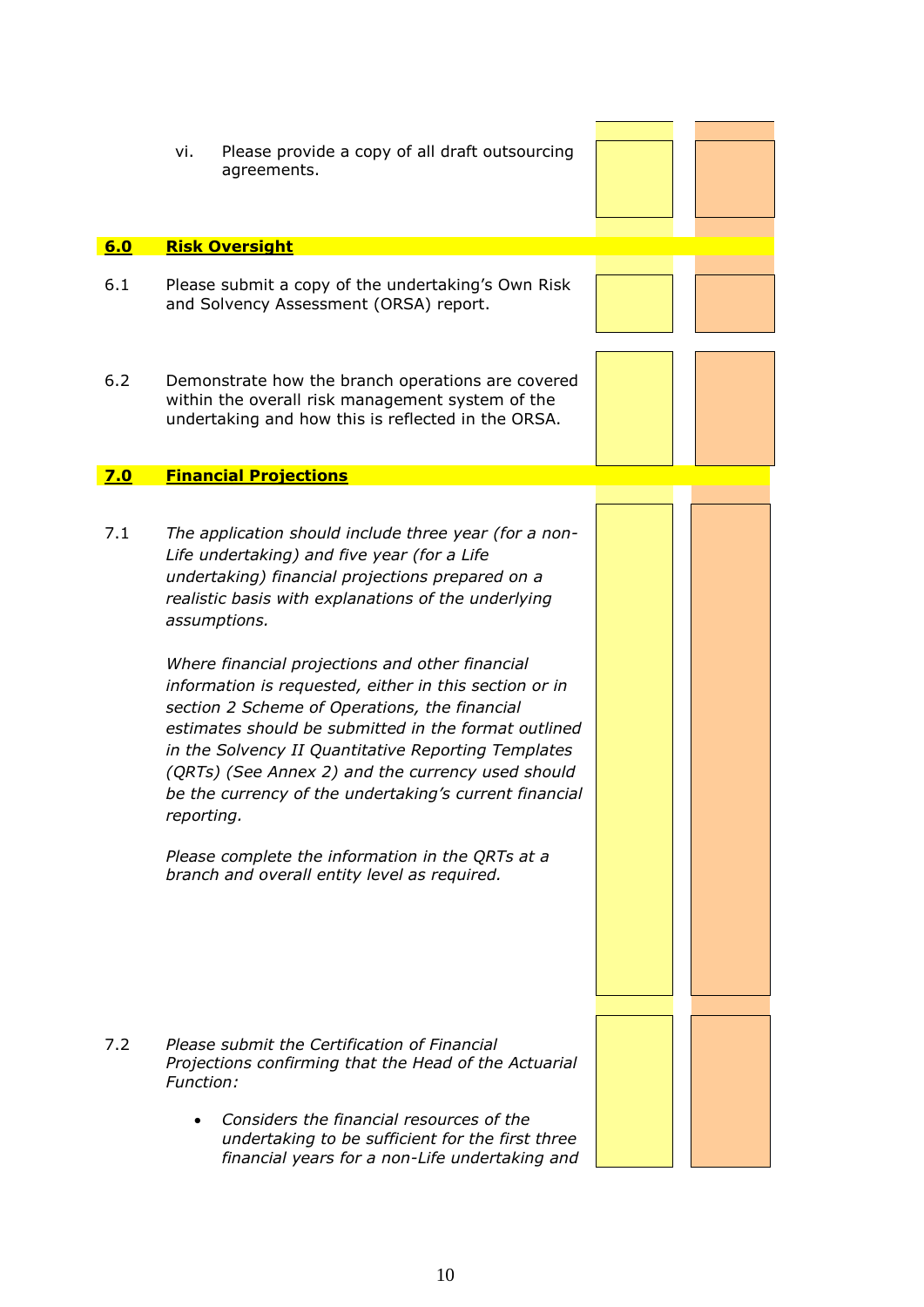*for the first five years for a Life undertaking following establishment of the branch. The Certificate of Financial Projections should cover the overall entity; it is not necessary for individual certificates for each branch to be submitted.* 

 *Agrees with the information provided in the financial projections, as set out in the relevant QRTs.*

### **8.0 Other**

- 8.1 Confirmation that the Central Bank of Ireland shall be notified without delay of any material changes to the current business plan and application.
- 8.2 Provide any other information relevant to the application.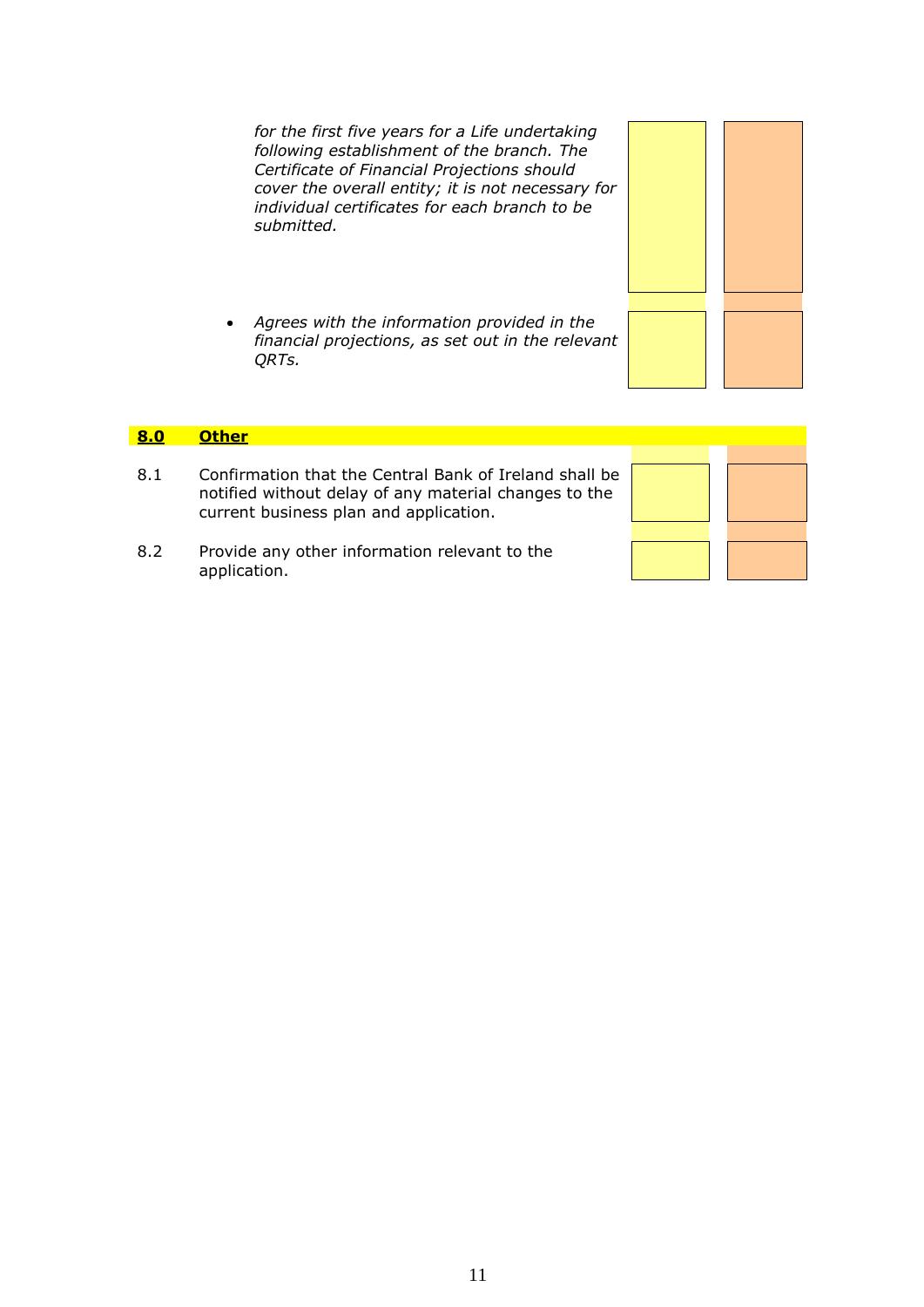## **Confirmation from Applicant and the Service Provider Responsible for Preparation of the Branch Application**

We [the applicant/parent/shareholders] hereby confirm that we are responsible for the preparation of this checklist and supporting documents. We have delegated the completion of the checklist including the confirmations set out in (i) and (ii) below, to [service provider].

There is willingness and a capacity on the part of the applicant to comply with codes, prudential and legislative requirements applicable to Life and Non-Life insurance branches on a continuous basis.

| (i)  | The information set out in this checklist is correct and accurate |  |  |  |  |
|------|-------------------------------------------------------------------|--|--|--|--|
| (ii) | The checklist is completed in full                                |  |  |  |  |
|      |                                                                   |  |  |  |  |
|      |                                                                   |  |  |  |  |
|      |                                                                   |  |  |  |  |
|      |                                                                   |  |  |  |  |
|      |                                                                   |  |  |  |  |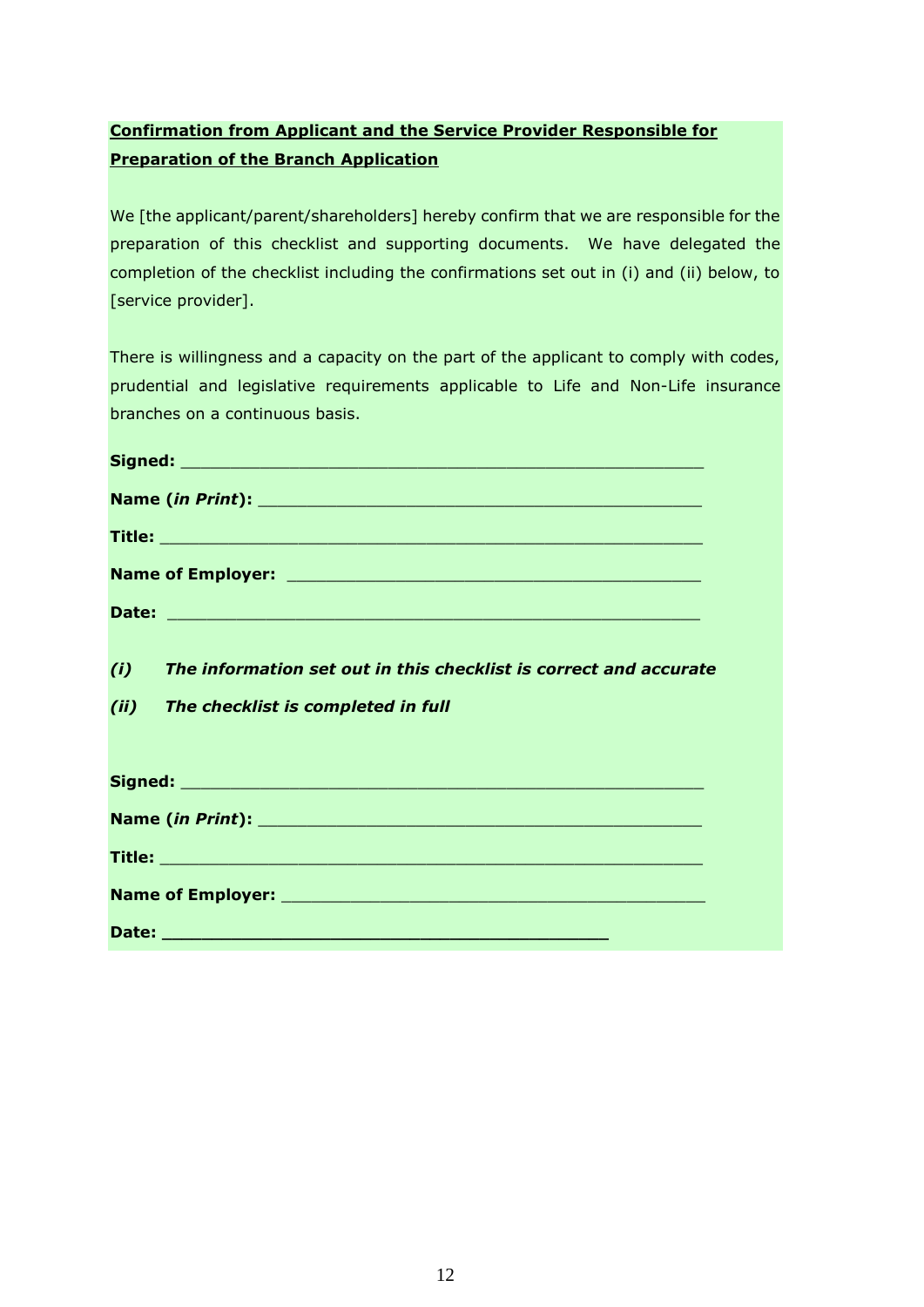## <span id="page-12-0"></span>**6. Annex 2 – List of QRTs**

*Please complete and submit the relevant QRTs as appropriate for the application at a branch and overall entity level as required.*

| <b>Template Code</b> | <b>Template Name</b>                                                                 |
|----------------------|--------------------------------------------------------------------------------------|
| S.02.01.01           | <b>Balance Sheet</b>                                                                 |
| S.05.01.01           | Premiums, Claims and Expenses - by LOB                                               |
| S.05.02.01           | Premiums, Claims and Expenses - by Country                                           |
| S.06.01.01           | Summary of Assets                                                                    |
| S.18.01.01           | Projection of Future Cash Flows (Best Estimate - Non-Life)                           |
| S.23.01.01           | Own Funds                                                                            |
| S.25.01.01           | Solvency Capital Requirement - Standard Formula or Partial<br><b>Internal Models</b> |
| S.28.01.01           | Minimum Capital Requirement - Non-Composite Undertaking                              |
| NST.01 <sup>7</sup>  | Non-Life Income Statement                                                            |
| <b>NST.02</b>        | Life Income Statement                                                                |

#### *List of QRTs required at entity level*

### *List of QRTs required at branch level*

1

| <b>Template Code</b> | <b>Template Name</b>                       |
|----------------------|--------------------------------------------|
| S.02.01.01           | <b>Balance Sheet</b>                       |
| S.05.01.01           | Premiums, Claims and Expenses - by LOB     |
| S.05.02.01           | Premiums, Claims and Expenses - by Country |
| S.06.01.01           | Summary of Assets                          |
| <b>NST.01</b>        | Non-Life Income Statement                  |
| <b>NST.02</b>        | Life Income Statement                      |

<sup>7</sup> *For details on the applicability of the National Specific Templates (NSTs) please refer to [https://www.centralbank.ie/regulation/industry-market-sectors/insurance](https://www.centralbank.ie/regulation/industry-market-sectors/insurance-reinsurance/solvency-ii/national-specific-templates)[reinsurance/solvency-ii/national-specific-templates](https://www.centralbank.ie/regulation/industry-market-sectors/insurance-reinsurance/solvency-ii/national-specific-templates)*